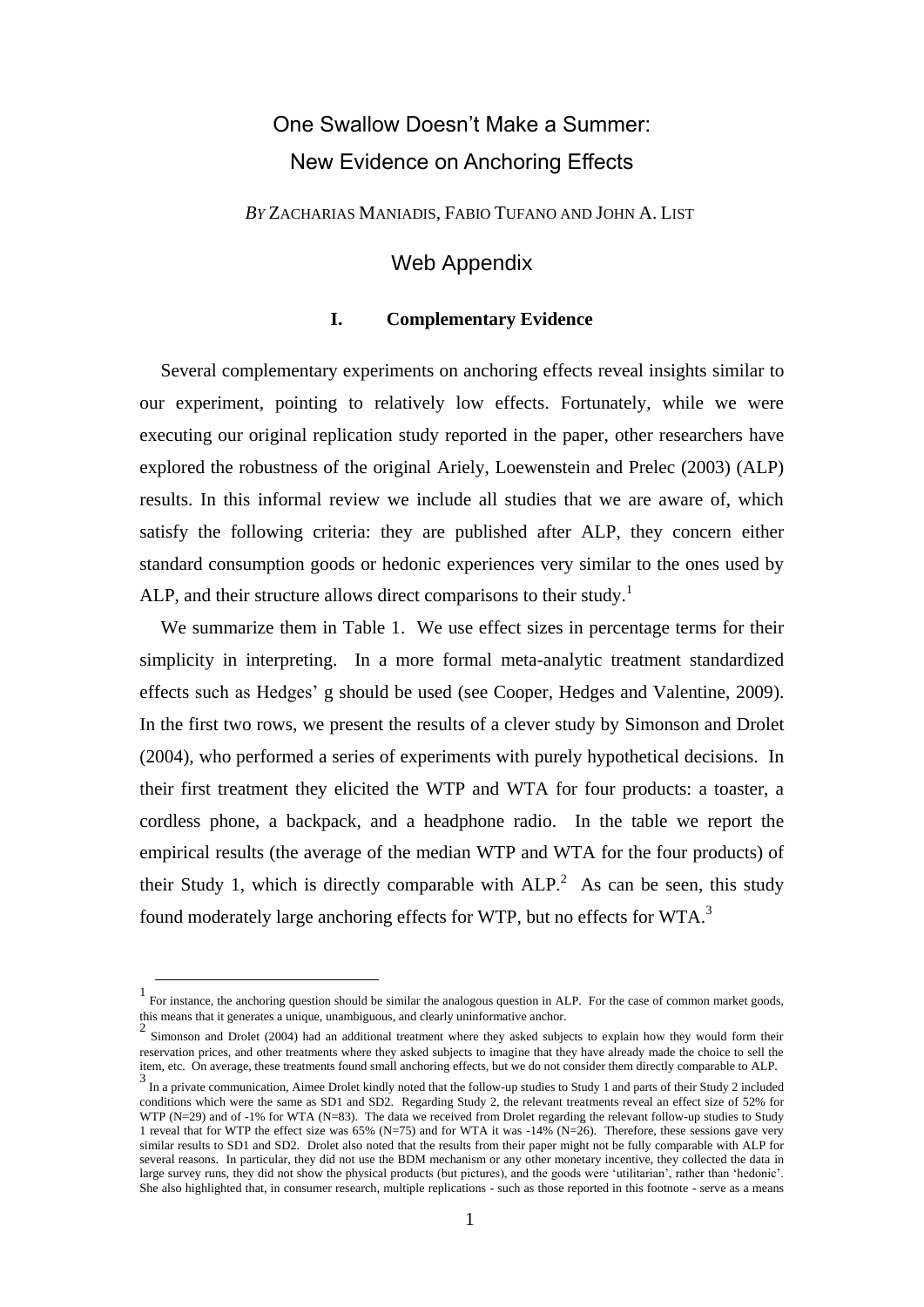TABLE 1—THE ANCHORING EFFECTS IN RECENT SIMILAR STUDIES

|             |               |         | Anchor      |       | Results | Effect         |     |  |
|-------------|---------------|---------|-------------|-------|---------|----------------|-----|--|
| Authors $*$ | Type of Study | Low     | High        | Low   | High    | (% )           | N   |  |
| SD1         | WTA, goods    | $0-49$  | 50-99       | 35    | 32.5    | $-7$           | 53  |  |
| SD2         | WTP, goods    | $0-49$  | 50-99       | 25    | 38      | 52             | 73  |  |
| FLM1        | WTP, goods    | $0-49$  | 50-99       | 12.43 | 12.76   | 3              | 78  |  |
| FLM2        | WTA, goods    | $0-49$  | 50-99       | 21.65 | 20.93   | $-3$           | 79  |  |
| FLM3        | WTA, goods    | $0-49$  | 50-99       | 17.88 | 20.5    | 15             | 79  |  |
| <b>BEJS</b> | WTP, goods    | $0-49$  | 50-99       | 50    | 73      | 45             | 116 |  |
| ALL         | WTA, goods    | $0-4.9$ | $5.0 - 9.9$ | 4.46  | 4.99    | 12             | 121 |  |
| Tufano      | WTA, liquid   | 0.05    | 1.25        | 1.33  | 1.39    | $\overline{4}$ | 116 |  |
| MTL         | WTA, sounds   | 0.10    | 0.50        | 0.196 | 0.252   | 28             | 76  |  |

\*SD: Simonson and Drolet (2004); FLM: Fudenberg, Levine, and Maniadis (2012); BEJS: Bergman et al. (2010); ALL: Alevy, Laundry, and List (2011); Tufano: Tufano (2010); MTL: Our paper.

| Number of<br>study | Type of     | Anchor  |         |        | Results |      | Effect      |
|--------------------|-------------|---------|---------|--------|---------|------|-------------|
|                    | study       | Low     | High    | Low    | High    | (% ) | $\mathbf N$ |
| 1                  | WTP, goods  | $0-49$  | 50-99   | 14.237 | 25.017  | 76   | 55          |
| $\overline{2}$     | WTA, sounds | 0.10    | 0.50    | 0.398  | 0.596   | 50   | 88          |
| 3                  | WTA, sounds | $0-4.9$ | 5.0-9.9 | 3.550  | 5.760   | 62   | 90          |
| $\overline{4}$     | WTA, sounds | 0.10    | 1.00    | 0.430  | 1.300   | 202  | 53          |
| 5                  | WTA, sounds | 0.10    | 0.90    | 0.335  | 0.728   | 117  | 44          |

TABLE 2—THE ANCHORING EFFECTS IN ALP

*Notes:* The amounts in the "Anchor" columns denote the size (or range) of the anchor price in the low and high treatment, in each study. In the "Results" columns, the amounts represent the average WTP or WTA (depending on the study) in each of the two treatments. "Effect" denotes the effect size, or the percentage change in the average outcome due to the treatment. In the last column, "N" denotes the total sample size of the specific 'high anchor' and 'low anchor' conditions. Study 2 had 132 subjects randomly assigned to six conditions, four of which we are reporting here. In expectation, these four conditions had 88 subjects, and we use this estimate. Study 5 involves multiple anchors: a different one in each round. Thus, we report the results from the first round, where subjects have been exposed to a unique anchor, which is the case which is comparable with all the other studies reported here.

In rows 3-6 we report the results of Fudenberg, Levine, and Maniadis (2012) and Bergman et al. (2010), who attempted to replicate Experiment 1 of ALP in two careful sets of experiments. They used similar goods to ALP and a similar incentive structure.<sup>4</sup> Fudenberg, Levine, and Maniadis (2012) elicited both WTP and WTA for

1

of reducing the noise in this style of survey evidence. Despite these reservations, we included the study in the analysis as we had done from the beginning in order to restrict our own "degrees of freedom" (see 'research bias' section of our paper). 4

It should be noted that exact replication is difficult, since Experiment 1 of ALP was conducted after a class, which introduced relevant concepts for the experiment, and it is not clear what was explained during the class. In two of their three treatments, Fudenberg, Levine, and Maniadis (2012) adjusted for this by explaining why the Becker-Degroot-Marschak (Becker, Degroot,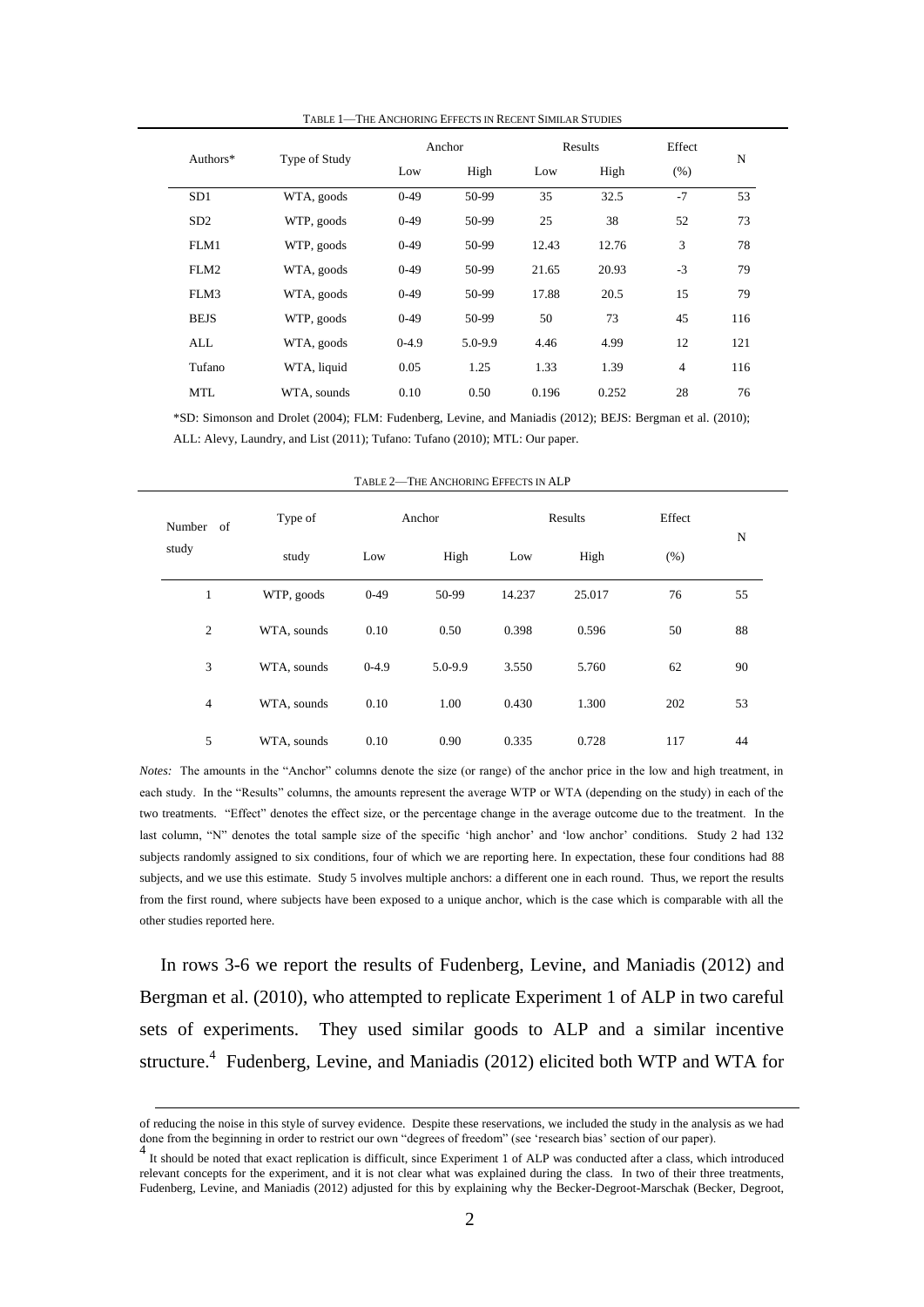the goods, and Bergman et al. (2010) elicited WTP only. Fudenberg, Levine, and Maniadis (2012) found very weak or no effects in all their treatments, while Bergman et al. (2012) found positive, but weaker effects than ALP.

Likewise, Alevy, Laundry, and List (2011) performed a field experiment, where subjects were recruited at a market for sport memorabilia. They used a jar of salted peanuts, which is a standard consumer product, and a protocol similar to ALP. Their results (row 7) suggest that consumers in markets do not have the anchoring tendencies observed in ALP.<sup>5</sup> Finally, Tufano (2010) explored the robustness of anchoring for hedonic experiences, rather than goods, by using a binary-choice elicitation procedure. In particular, he examined whether WTA to drink a bad-tasting liquid (similar to the one used by ALP, in a treatment not reported in the paper) was sensitive to an anchor. As the results in row 8 show, the anchoring manipulation had no effect.

In summary, most studies seem to find smaller percentage effects than ALP, and some find no effects. (For comparison, Table 2 reproduces the effects of ALP). The picture that emerges from the empirical evidence is that anchoring effects in economic valuations are real, since the effects are typically positive, but the magnitude of the effect should still be considered an open question. The claim that traditional economic models need radical revision seems premature based on the existing evidence alone. We would welcome more research, and believe that a formal metaanalysis would be very useful in further clarifying the issue.

### **II. Test of Homogeneity of Effect Sizes**

Unfortunately the data of the ALP study are no longer available. Given the available information, we were still able to test for the homogeneity of the standardized effect sizes (Hedges' g) of the two studies (ALP and ours), focusing on the difference between the 10-cent anchor condition versus the 50-cent anchor condition. In particular, given the F-test reported by ALP and our data, we were able

<u>.</u>

and Marschak, 1964) mechanism is incentive compatible. In their third treatment, Fudenberg, Levine and Maniadis (2012) did not provide this explanation. Bergman et al. (2010) did not provide any additional explanations of the Becker-Degroot-Marschak mechanism. Moreover, Fudenberg, Levine, and Maniadis (2012) could not use bottles of wine, and they used an academic agenda/planner and a financial calculator instead.<br>
5

Alevy, Laundry and List (2011) also performed the same treatment for a pack of sports cards, for which no clear market price exists. We believe that this type of good goes beyond the spirit of "common market good" and we did not include this result in the table (for completeness, they found an effect size of -8%).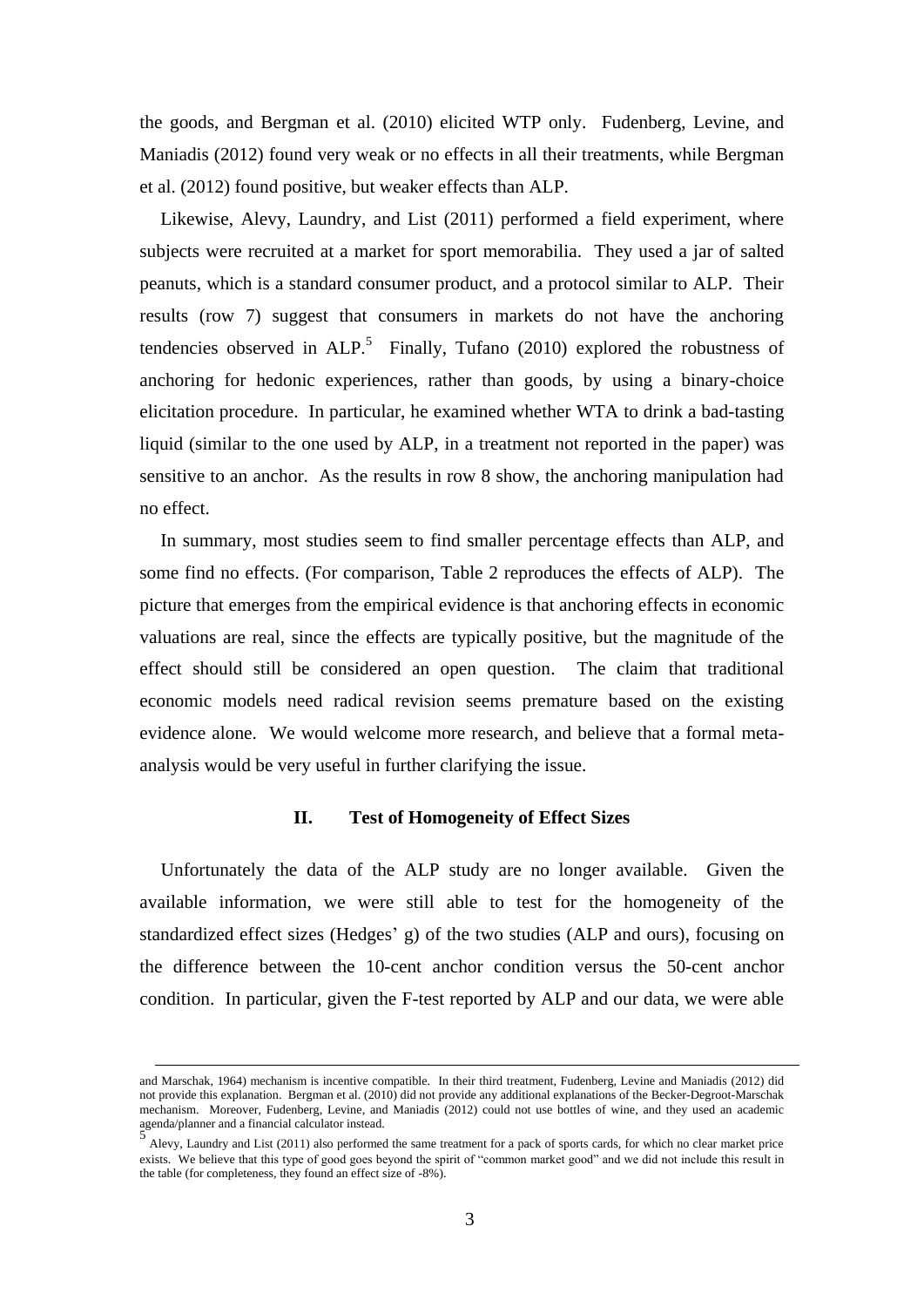to test for the homogeneity of effect sizes, by calculating the statistic  $Q$  as follows (see Card, 2011, p. 185).

Let  $w_i = 1/SE^2$  be the weight of study i (with SE being the 'Standard Error' of the effect size estimate for study i),  $ES_i$  be the effect size estimate (i.e., Hedges' g) for study i and  $\overline{ES}$  be the weighted mean effect size. The significance test for homogeneity is based on the variable Q, which is given as follows:

$$
Q = \sum_{i=1}^{2} [w_i (ES_i - \overline{ES})^2] = \sum_{i=1}^{2} \left[ w_i \left( ES_i - \frac{\sum_{i=1}^{2} w_i ES_i}{\sum_{i=1}^{2} w_i} \right)^2 \right]
$$
  
= 
$$
\sum_{i=1}^{2} (w_i ES_i^2) - \frac{(\sum_{i=1}^{2} w_i ES_i)^2}{\sum_{i=1}^{2} w_i} =
$$
  
= 18.62594 - 
$$
\frac{23.44237}{38.61957} = 4.396243,
$$

Note that for ALP we obtained  $ES = 2 \int_{r_{(1,86)}}^{r_{(1,86)}}/(n_1 + n_2) = 0.935$  and

 $2\sqrt{[(n_1 + n_2)/(n_1n_2)] + [ES^2/2(n_1+n_2)]}$  with n<sub>1</sub>=44 and n<sub>2</sub>=44 being the respective sample sizes of the low and high anchor treatments. For obtaining ALP's ES we used the formulas described in Cooper, Hedges and Valentine (2009) and Card (2011) for retrieving effect sizes for meta-analysis. For our study, we obtained ES and SE directly from the raw data (Hedges'  $g = 0.258$ ). The Q statistic is distributed as  $\chi^2$  with degrees of freedom  $df = k - 1$ , where k is the number of studies considered. Our Q statistic is such that the hypothesis of homogeneous treatment effects is rejected at the 5-percent level ( $p = 0.036$ ).

We need to note that ALP had 132 subjects in six conditions (i.e., 3 anchor conditions  $\times$  2 sequence conditions). By pooling together the two sequence conditions, the expected sample size in each relevant anchor condition was 44 subjects. Note that, after carefully following the description of ALP, it seems to us that the degrees of freedom in their F-test were something similar to 86 rather than 126, so there might be a typo in the reported analysis of ALP (p.82). So, in our analysis we have assumed their sample size was 44 in each condition, and our results should be viewed with extra caution.<sup>6</sup>

1

<sup>&</sup>lt;sup>6</sup>We thank Dan Ariely for his kind effort to explain. However, in our understanding, we were still unable to reach a definitive interpretation of the F-test ALP used.